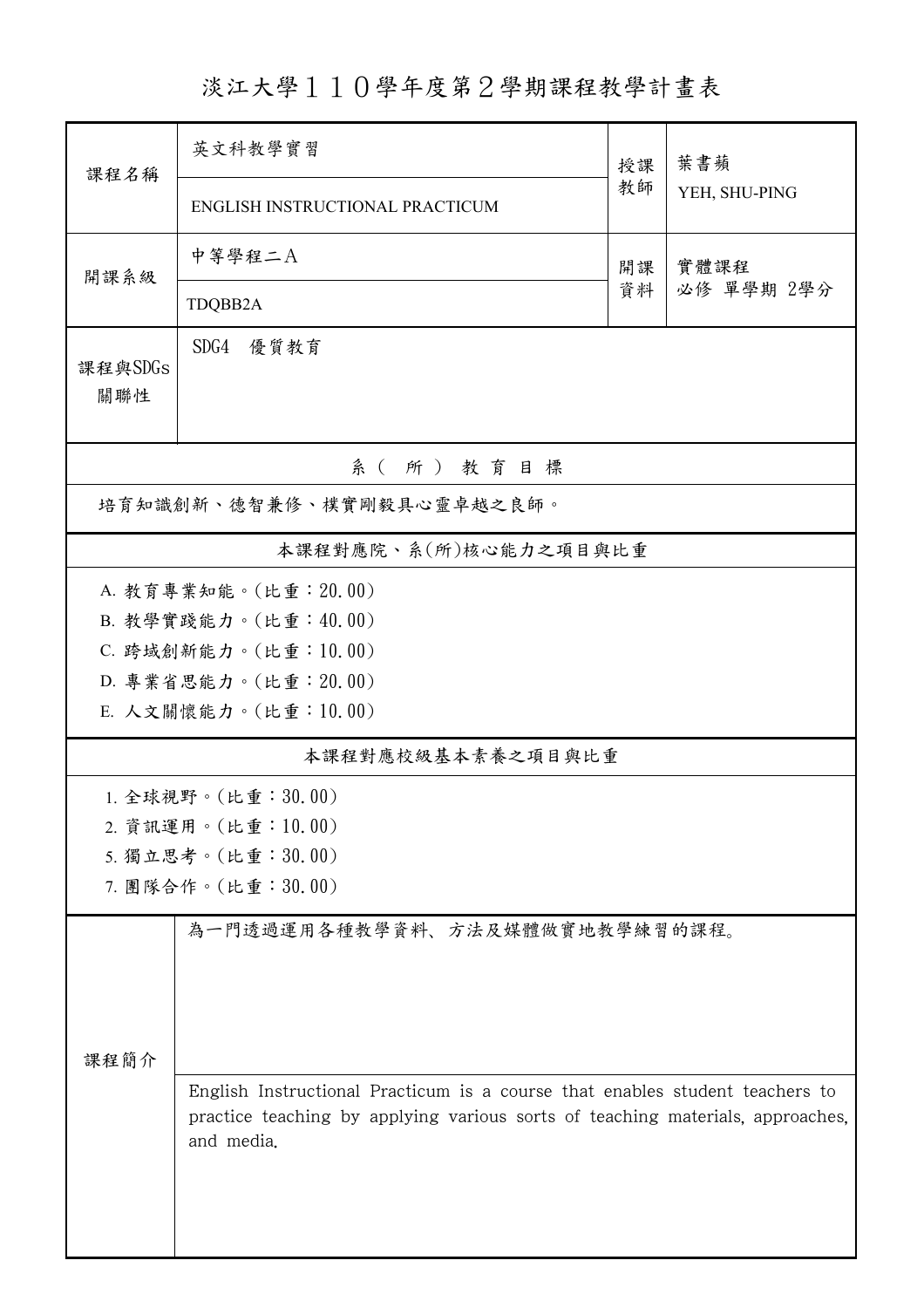## 本課程教學目標與認知、情意、技能目標之對應

將課程教學目標分別對應「認知(Cognitive)」、「情意(Affective)」與「技能(Psychomotor)」 的各目標類型。

一、認知(Cognitive):著重在該科目的事實、概念、程序、後設認知等各類知識之學習。

二、情意(Affective):著重在該科目的興趣、倫理、態度、信念、價值觀等之學習。

三、技能(Psychomotor):著重在該科目的肢體動作或技術操作之學習。

| 序<br>號         | 教學目標(中文)                   |                                                       |                                           | 教學目標(英文)                                                                                                            |                                  |  |
|----------------|----------------------------|-------------------------------------------------------|-------------------------------------------|---------------------------------------------------------------------------------------------------------------------|----------------------------------|--|
| $\mathbf{1}$   | 多元的教學能力。                   | 讓學生熟悉教學方法,具備充分且                                       |                                           | To make students proficient in manipulating various<br>teaching methods and be qualified to be English<br>teachers. |                                  |  |
|                |                            |                                                       | 教學目標之目標類型、核心能力、基本素養教學方法與評量方式              |                                                                                                                     |                                  |  |
| 序號             | 目標類型                       | 院、系 $(\text{ff})$<br>核心能力   基本素養                      | 校級                                        | 教學方法                                                                                                                | 評量方式                             |  |
| 1              | 技能                         | <b>ABCDE</b>                                          | 1257                                      | 討論、發表、實作、體驗、模<br>擬                                                                                                  | 討論(含課堂、線<br>上)、實作、報告(含口<br>頭、書面) |  |
|                |                            |                                                       |                                           | 授課進度表                                                                                                               |                                  |  |
| 週次             | 日期起訖                       |                                                       |                                           | 內 容 (Subject/Topics)                                                                                                | 備註                               |  |
|                | $111/02/21$ ~<br>111/02/25 | Course Orientation-課程簡介與評分說明                          |                                           |                                                                                                                     |                                  |  |
| $\overline{2}$ | $111/02/28$ ~<br>111/03/04 | Making Teaching Plans-教案編寫與實作                         |                                           |                                                                                                                     |                                  |  |
| 3              | $111/03/07$ ~<br>111/03/11 | Making Teaching Plans-實作與發表                           |                                           |                                                                                                                     | 互評與回饋                            |  |
| 4              | $111/03/14$ ~<br>111/03/18 | How to teach vocabulary-字彙教學與Demonstration            |                                           |                                                                                                                     | 討論                               |  |
| 5              | $111/03/21$ ~<br>111/03/25 | How to teach vocabulary-字彙教學實作與演示                     |                                           |                                                                                                                     | 互評與回饋                            |  |
| 6              | $111/03/28$ ~<br>111/04/01 | How to teach sentence patterns-句型教學<br>與Demonstration |                                           |                                                                                                                     | 討論                               |  |
| 7              | $111/04/04$ ~<br>111/04/08 | How to teach sentence patterns-句型教學實作與演示              |                                           |                                                                                                                     | 互評與回饋                            |  |
| 8              | $111/04/11$ ~<br>111/04/15 |                                                       | How to teach dialogues-對話教學與Demonstration | 討論                                                                                                                  |                                  |  |
| 9              | $111/04/18$ ~<br>111/04/22 | How to teach dialogues-對話教學實作與演示                      |                                           |                                                                                                                     | 互評與回饋                            |  |
| 10             | $111/04/25$ ~<br>111/04/29 | 期中考試週                                                 |                                           |                                                                                                                     |                                  |  |
| 11             | $111/05/02$ ~<br>111/05/06 | How to teach reading-閲讀教學與Demonstration               |                                           |                                                                                                                     | 討論                               |  |
| 12             | $111/05/09$ ~<br>111/05/13 | How to teach reading-閲讀教學實作與演示                        |                                           |                                                                                                                     | 互評與回饋                            |  |
| 13             | $111/05/16$ ~<br>111/05/20 | Cross-cultural PBL project design and demonstration   |                                           |                                                                                                                     | 討論                               |  |